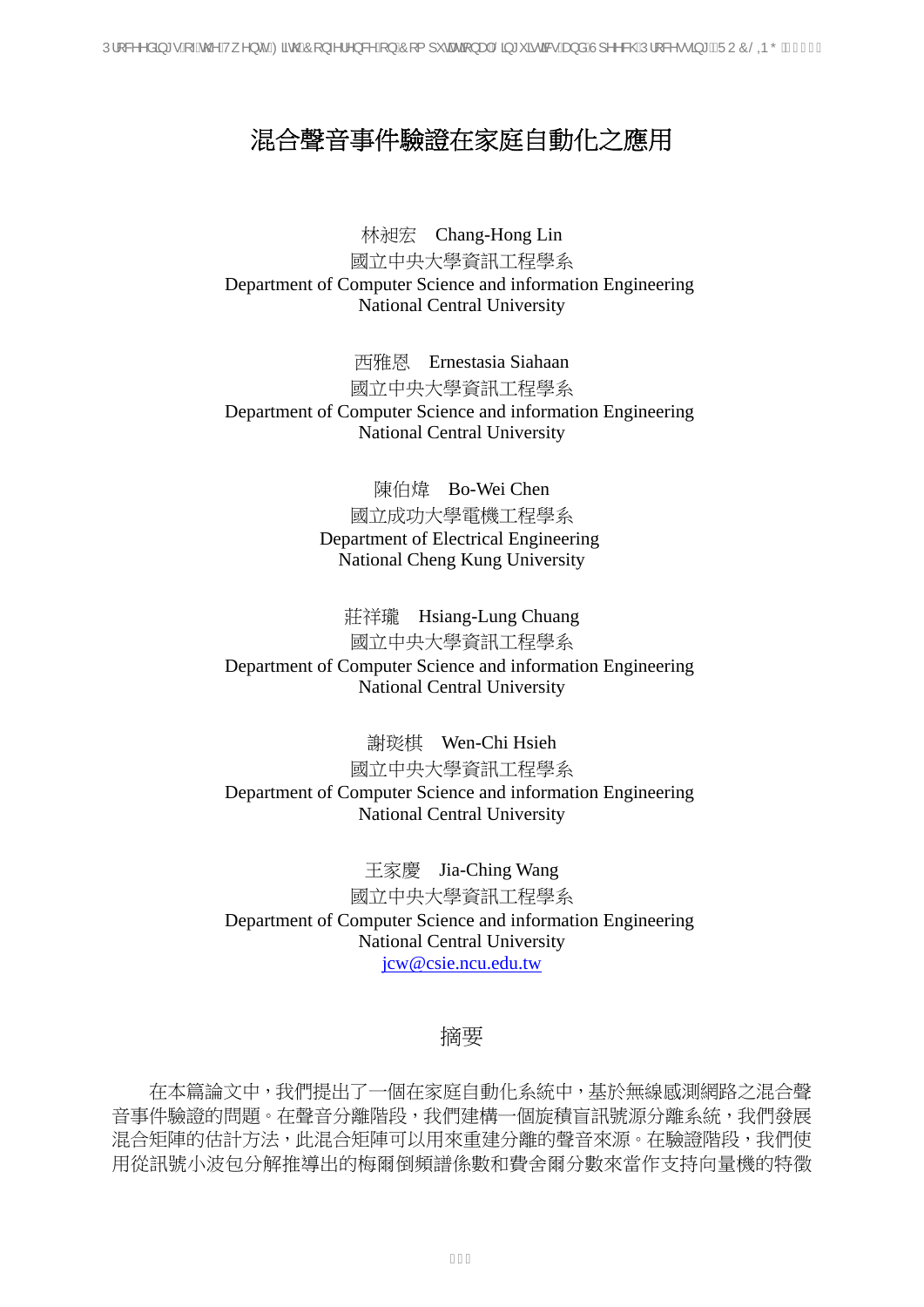參數。實驗結果顯示了此系統在基於無線感測網路家用環境下的混合聲音驗證中具有強 健性及可行性。

關鍵詞:盲訊號源分離,家庭自動化,聲音驗證,支持向量機,無線感測網路

一、簡介

近年來由於無線技術的蓬勃發展,對於感測網路的應用產生許多正面的影響。無線 感測網路已被應用於不同的領域,Talantzis *et al.* [1] 使用聲音及視覺訊號來追蹤在擁擠 的室內環境中活躍的語者。Nishimura and Kuroda [2] 用圖形、聲音和加速訊號來實現在 環境監測中的多功能辨認或人類行為識別。無線感測網路的實際應用已經得到學術界廣 泛的關注,特別是有關家庭自動化科學的研究 [3-5]。在 2007 年,Baker *et al.* [3] 發展 了一個居家健康照護系統。透過在房子周圍佈署聲音感測器來讓聽障者感知周遭環境。 相關的研究可以參考 [4], [5]。

在本篇論文中,我們專注在無線感測網路的訊號擷取及處理。更一步來說,本研究 特別強調用於家庭自動化中,聲學無線感測網路的聲音驗證。雖然在家庭自動化的設定 中有許多聲音辨認的研究 [25-30],現今的文獻仍缺乏在家庭自動化中,對混合聲音驗 證的討論。

 混合聲音的分離在近年來受到極大的關注。盲訊號源分離(Blind Source Separation, BSS)嘗試在大多數的來源資訊和混合過程是未知的狀況下,將來源從混合訊號中分 離。這些限制使得盲訊號源分離成為一個具挑戰性的研究議題。Chen *et al*. [7-9] 提出 了三個用來做盲訊號源擷取的無線感測網路結構,包含基於分群(Cluster-Based)、無 關分群(Cluster-free)和串接網路(Concatenated Networks)。這些研究替應用於無線環 境的訊號源分離演算法的發展提供了有價值的成果。

 在此篇論文中,我們敘述了一個基於時頻分群的旋積盲訊號源分離(Convolutive Blind Source Separation, CBSS)方法 [10]。在我們的方法中,我們並不預先假設聲音來 源的數量。我們實作了聲音來源數量的估計,並且用相位補償技術來估計混合矩陣,此 混合矩陣將會用來重建分離的聲音來源。在感測網路系統中,聲音訊號經過擷取以及驗 證後會觸發一個服務或是回應,因此被擷取訊號的驗證扮演了一個重要的角色。在我們 的研究中,我們使用梅爾倒頻譜係數(Mel Frequency Cepstral Coefficients, MFCCs)和 費舍爾分數 (Fisher Scores) [14] 當作聲音的特徵值,將這些特徵值送入預先定義聲音 事件模組的支持向量機中 (Support Vector Machines, SVM), 用以決定某些事件是否發 生了。

二、在無線感測網路上的聲音事件驗證

在此篇論文中,我們提出一個混合聲音事件驗證的無線感測網路架構,此網路架構 包含許多無線感測節點以及一個匯集點。無線感測節點捕捉在房間內同時產生的聲音, 每個感測節點附有一個小的麥克風陣列。每個感測節點中的麥克風陣列接收混合訊號並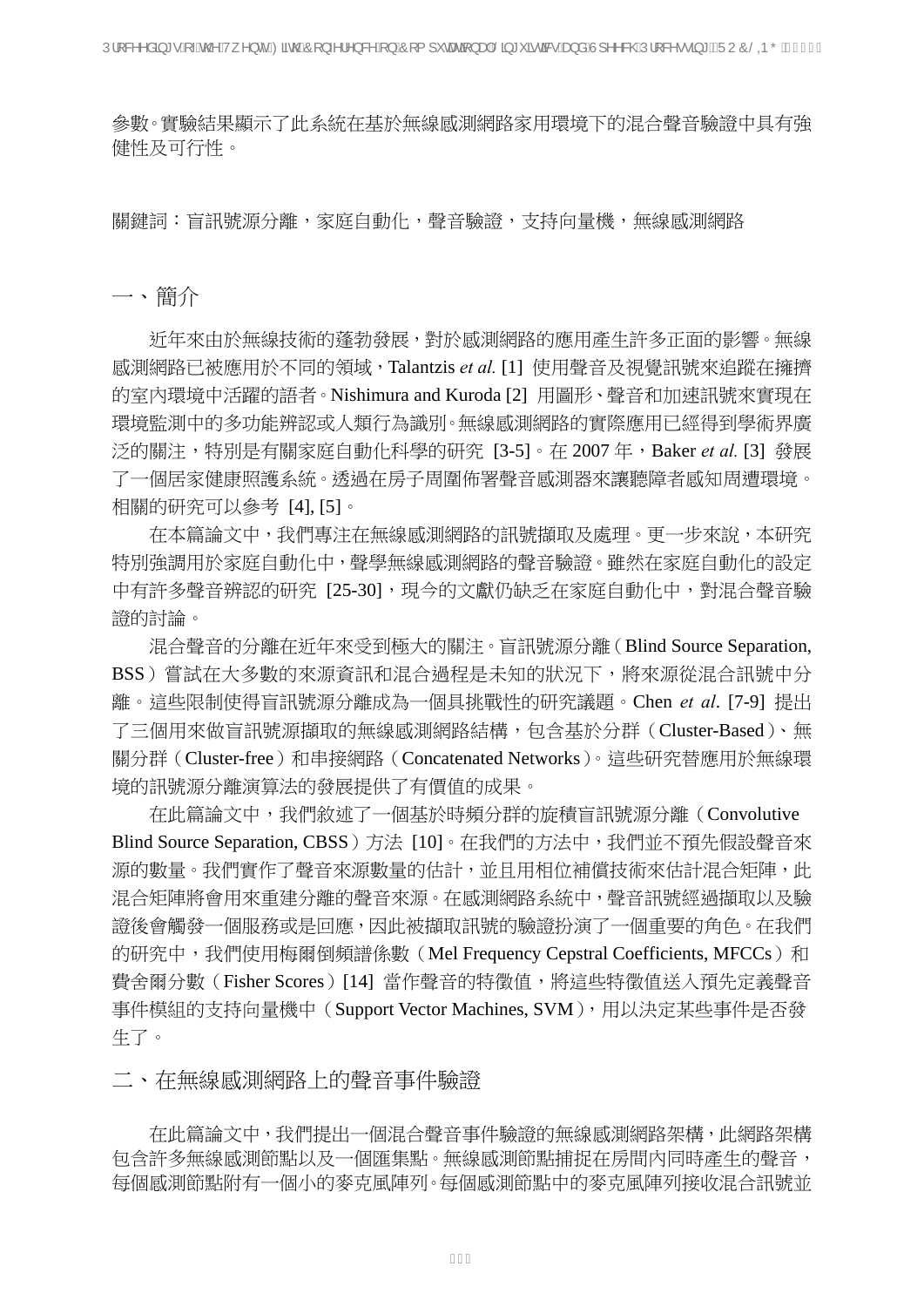UIRA^åã \*•ÁÁÁ@Á/^}c^BZão@ÁOF}~}A'^}&YÁ}ÁÔF{I "castã}a4ÁŠã \* "ãœãkeÁsàåÂJ1^^&@ÁJI;I&^••ã \*ÁGÜUÔŠODŐÁGEFHE



圖一、由匯集點(Sink)所執行的任務。

圖一顯示匯集點所執行的任務。第三章第四小節說明了估計從感測節點接收到的未 知訊號到達方位 (Directions Of Arrival, DOA)的方法。我們的觀察指出,當 DOA 差 異增加時,CBSS 具有較好的分離表現。根據這個發現,系統被設計為選取擁有最大平 均 DOA 差距的感測節點,同時,使用和此感測節點相關的分離訊號來執行聲音驗證。 圖二為一個關於每個感測節點 DOA 差距的例子。在此例子中,感測節點 3 所接收的混 合訊號將被用來執行聲音分離和驗證。我們的驗證階段的目的是驗證輸入訊號是否包含 我們所感興趣的聲音。我們採用梅爾倒頻譜係數和費舍爾分數作為聲音特徵值。最後, 我們使用支持向量機分類器來執行聲音驗證。



圖二、關於每個感測節點 DOA 差距的例子。

三、混合聲音分離

(一)、混合矩陣表示式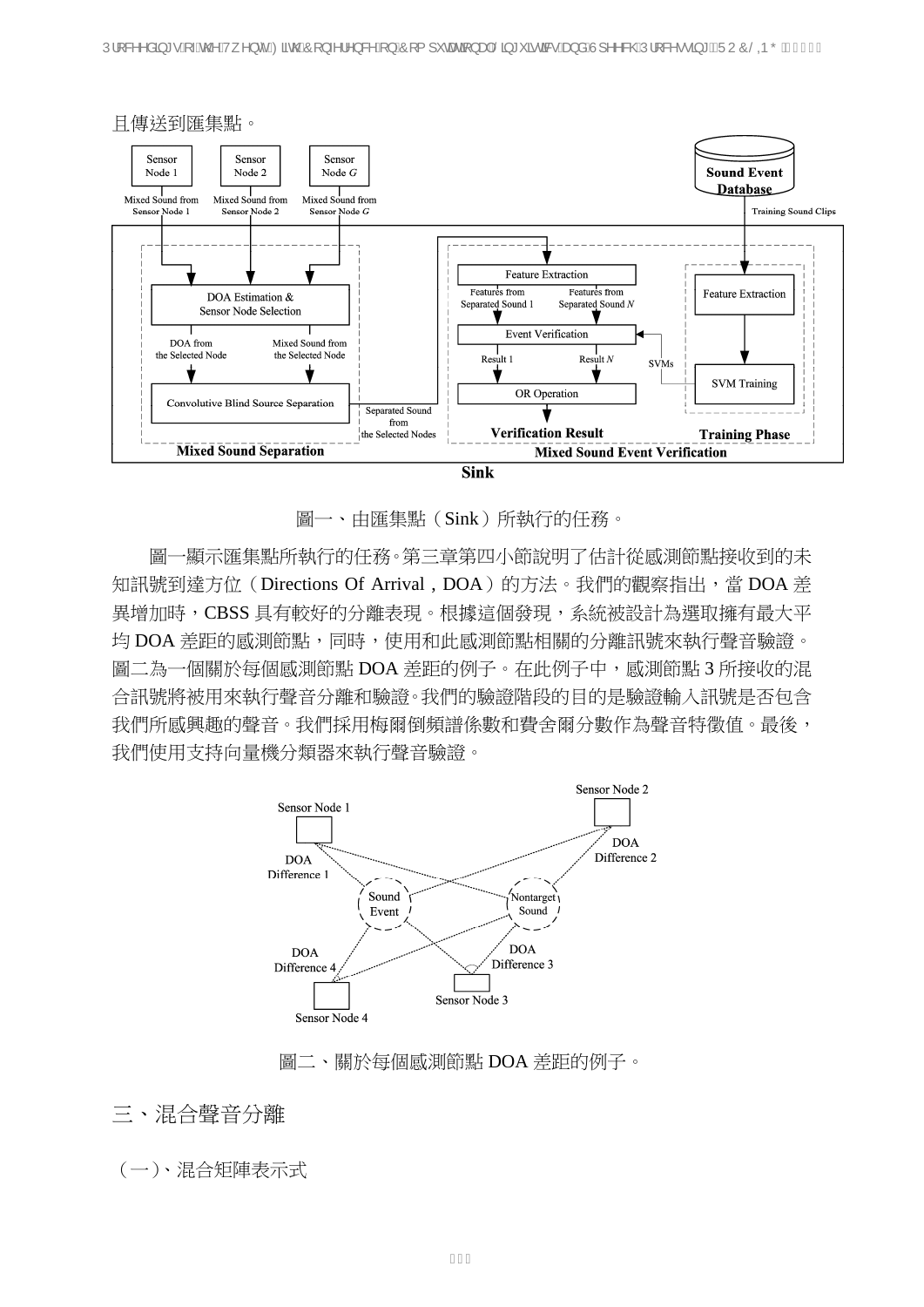UIRM<sub>a</sub> \* • Á ÁQ Á/ N c ÉZ TO QÚ LAIN & A ) Á D (1 ' capa ) a Á Ta a R Á a a Á J M & QÚ L & • • a \* Á TU Ó SOP Ő ÁGEFHE

這篇論文考量到一個旋積混合型態的模型。我們利用下面的數學表示方式來描述此 模型。

$$
x_q(t) = \sum_{k=1}^{N} \sum_{l=0}^{L-1} h_{qk}(l)s_k(t-l)
$$
\n(1)

其中 *xq* 是感測器 *q* 對應的混合訊號,*sk*為源訊號 *k*,*hqk* 則是語者 *k* 到麥克風 *q* 的脈衝響 應,並且令這個濾波器(Filter)的型式為一個 *L* 階(*L*-Tap)的有限脈衝響應(Finite Impulse Response, FIR) 濾波器。由於語音在時間域上的稀疏特性並不明顯,所以我們採用短時 傳利葉轉換 (Short Time Fourier Transform, STFT), 以取樣頻率 fs將時間域上的混合訊 號 *xq*(*t*)轉換成頻率域上的時間序列 *xq*(*f,τ*),其中 *f* 是某個頻帶,*τ* 為短時傅利葉轉換音窗 的指標(Frame Index)。在時頻域上執行盲訊號源分離的另一個好處是我們可以將旋積 混合過程單純視為各個頻帶的瞬時混合型式,即如同以下之敘述。

$$
X(f, \tau) = H(f)S(f, \tau) = \sum_{k=1}^{N} H_k(f)S_k(f, \tau)
$$
  
, where  $X(f, \tau) \in C^{M \times 1}, S(f, \tau) \in C^{N \times 1}, H(f) \in C^{M \times N}$  (2)

其中 *X*(*f,τ*)和 *S*(*f,τ*)分別代表混合訊號以及來源訊號在時頻域上的成份。*H*(*f*)則是某一個 頻帶的混合矩陣。然而,假設在一個時頻點上,只有一個來源訊號在活動,我們令 *Hk*(*f*) 是 *H*(*f*)的第 *k* 個行向量,則可將式子(2)簡化為:

$$
X(f,\tau) = H_k(f)S_k(f,\tau) \quad, k \in \{1, \cdots, N\}
$$
 (3)

所謂的波束形成(Beamforming),即為一種空間上之濾波器,它利用訊號的空間關 係,希望能夠對不同方向的訊號做出不同的增益,以達到空間濾波的效果,藉以分離空 間中不同方向聲源的訊號。依波束形成定理,我們靠著麥克風陣列的來源訊號方向和時 間延遲去近似混合過程。因此當頻率為 *f* 時,語者 *k* 到麥克風 *q* 的混合係數可表示為:

$$
h_{qk}(f) = g_{qk}e^{j2\pi fc^{-1}d_q\cos\theta_k}
$$
\n<sup>(4)</sup>

其中 *gqk*為訊號 *k* 至麥克風 *q* 的增益值,*dq*表感測器 *q* 與麥克風陣列中心之間的距離,*θ<sup>k</sup>* 是源訊號 k 對應到麥克風陣列的角度。我們可利用式子(4),將混合矩陣表現成下面的 形式,往後有關混合矩陣的推導過程,多數都是建立在這個預設形式之上。

$$
H(f) = \begin{bmatrix} h_{11}(f) & \cdots & h_{1N}(f) \\ \vdots & \ddots & \vdots \\ h_{M1}(f) & \cdots & h_{MN}(f) \end{bmatrix}
$$
 (5)

(二)、特徵值選取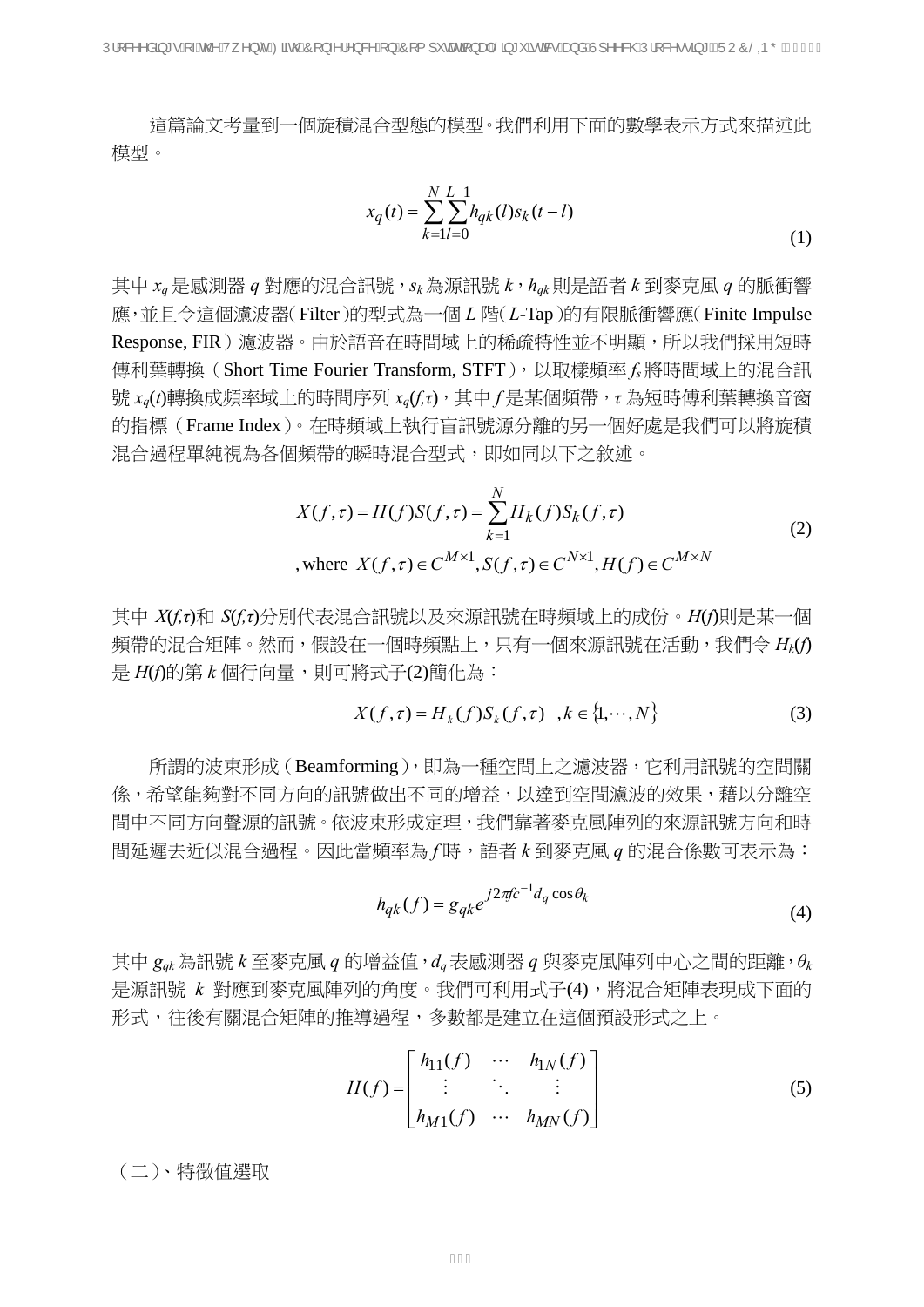我們定義了兩個混合訊號的特徵參數(Level-Ratio 和 Phase-Difference)[11]。利用 觀察資料的二階範數對混合訊號的絕對值頻譜(Magnitude Spectrum)做正規化,我們 稱之為 Level-Ratio,這邊用Ψ $_q^L(f,\tau)$ 表示;至於 Phase-Difference 被定義成與一個指定的 混合訊號之間的相位角度差,以 $\mathsf{v}^{\mathsf{P}}_q(f,r)$ 來表示。它們的表示式分別顯示如下:

$$
\psi_q^L(f,\tau) = \frac{\left| x_q(f,\tau) \right|}{\left| X(f,\tau) \right|_2} \tag{6}
$$

$$
\psi_q^P(f,\tau) = \phi[x_q(f,\tau)] - \phi[x_1(f,\tau)]\tag{7}
$$

其中φ為相位的運算子。然後利用一個複數表示式(Complex Representation)來表現這 兩個特徵參數。

$$
\psi_q(f,\tau) = \psi_q^L(f,\tau) \times \exp[j\psi_q^P(f,\tau)] \tag{8}
$$

於是我們得到了一個新的樣本型態 (Sample Form) , 由 *M* 個 Level-Ratio 和 Phase-Difference 組成的複數值所構成。將原先的觀察資料轉換成這樣的資料型式後, 我們即可使用這些新建立的樣本,做後續的處理和訊號分析,包括估計源訊號個數以及 混合矩陣。令 *T* 為向量的轉置,則樣本型態表示如下:

$$
\Psi(f,\tau) = [\psi_1(f,\tau) \cdots \psi_M(f,\tau)]^T
$$
\n(9)

(三)、混合矩陣估測

 利用著名且應用廣泛的分群方法 K-Means 演算法,將樣本型態分割到 *N* 個群聚 *Ci*,…,*CN*中,並且利用下面的式子獲得混合向量:

$$
h_i = \frac{1}{|C_i|} \sum_{\Psi \in C_i} \Psi, \quad i \in \{1, \cdots, N\}
$$
\n(10)

其中|*Ci* |代表第 *i* 個群聚擁有的樣本數。然而每個混合向量都會對應到一個來源訊號。 因為我們是根據每個頻帶上的時間序列去估測混合矩陣,所以各個頻帶執行過 K-Means 演算法後都會回傳 *N* 個群聚,並求出代表的 *hi*。最後,如何確認 *hi* 在矩陣中的位置也 是一個很重要的問題。

根據式子(4),可以得知

$$
\frac{h_i(r)}{h_i(s)} = \frac{g_{ri}}{g_{si}} e^{j2\pi f c^{-1}(d_r - d_s)\cos\theta_i}
$$
\n(11)

所以經推導後,DOA 可以由下式獲得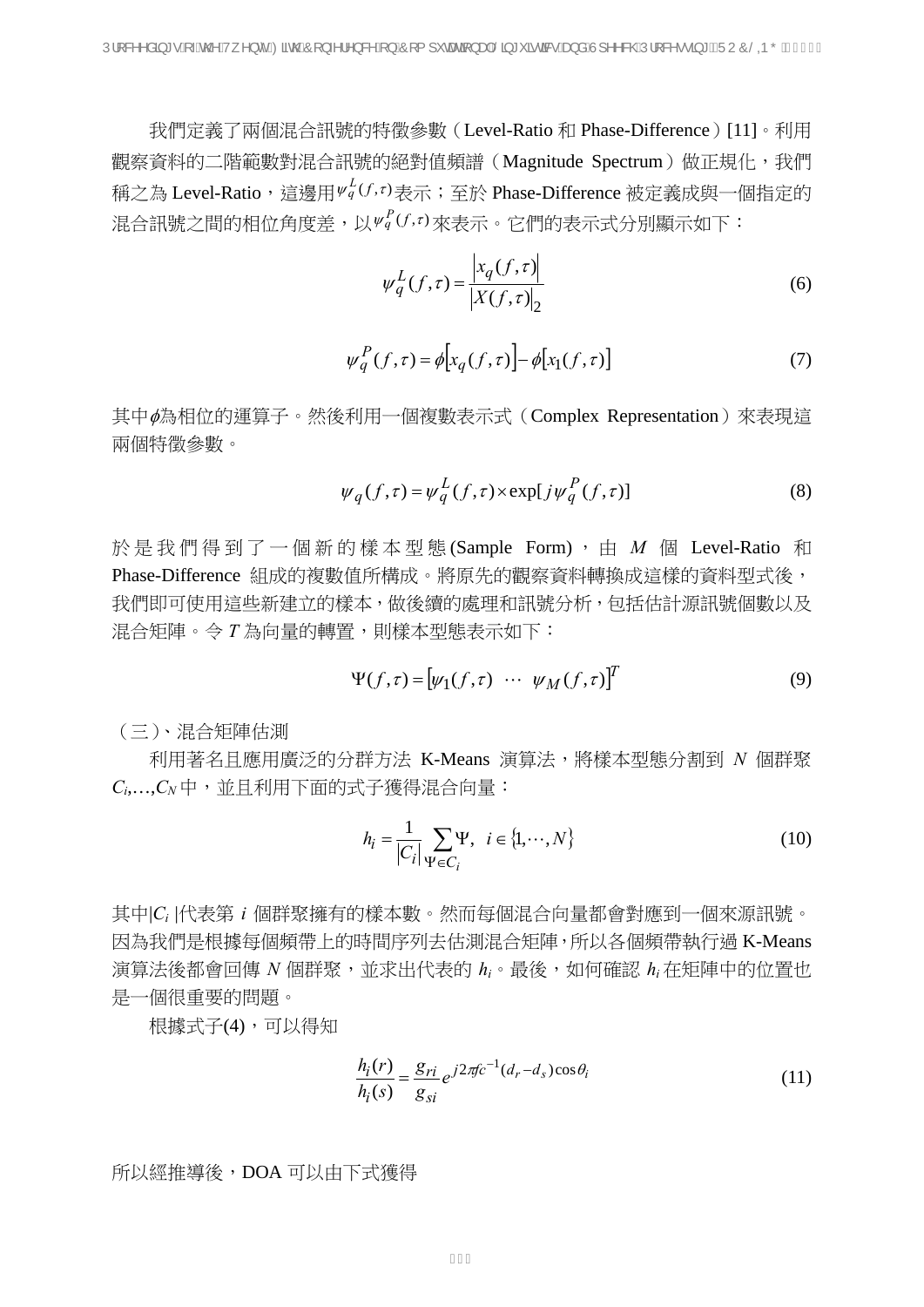$$
\theta_i = \cos^{-1} \frac{\phi\left(\frac{h_i(r)}{h_i(s)}\right)}{2\pi f c^{-1} (d_r - d_s)}
$$
(12)

其中 *r*、*s* 是麥克風陣列中兩支距離最近的,它們在混合向量 *hi* 中所對應到的指標;*d* 表示 *r*、*s* 兩支麥克風之間的距離。因為我們對所有 *hi*(*i*=1,…,*N*)都偵測 DOA,所以共得 到了 *N* 個角度值。最後根據這個結果確定 *hi*在混合矩陣中所對應的行索引。

 假設混合訊號的某個時頻點 *X*(*f,τ*),只有源訊號 *k* 為非零的值。透過式子(3)和式子 (4),可將 *X*(*f,τ*)可表現為:

$$
X(f,\tau) = \begin{bmatrix} g_{1k}e^{j2\pi f c^{-1}d_1\cos\theta_k} \\ \vdots \\ g_{Mk}e^{j2\pi f c^{-1}d_{M\cos\theta_k}} \end{bmatrix} \times g_{s_k(f,\tau)}e^{j\phi[s_k(f,\tau)]}
$$

$$
= \begin{bmatrix} g_{1k}g_{s_k(f,\tau)} \times e^{j(2\pi f c^{-1}d_1\cos\theta_k + \phi[s_k(f,\tau)])} \\ \vdots \\ g_{Mk}g_{s_k(f,\tau)} \times e^{j(2\pi f c^{-1}d_M\cos\theta_k + \phi[s_k(f,\tau)])} \end{bmatrix}
$$
(13)

因為本論文要對由 Level-Ratio 以及 Phase-Difference 所組成的樣本作群聚分割。所 以,得出了混合訊號樣本在極度稀疏的情形下表現的型式後,我們將式子(13)代入式子 (6)和式子(7),看看若利用這種形態的樣本去定義 Level-Ratio 和 Phase-Difference 這兩種 特徵參數, $\psi_q^L(f,\tau)$ 和 $\psi_q^P(f,\tau)$ 分別為:

$$
\psi_q^L(f, \tau) = g_{qk} / norm([g_{1k} \cdots g_{Mk}]^T)
$$
\n
$$
\psi_q^P(f, \tau) = (2\pi fc^{-1}d_q \cos \theta_k + \phi[s_k(f, \tau)])
$$
\n
$$
- (2\pi fc^{-1}d_1 \cos \theta_k + \phi[s_k(f, \tau)])
$$
\n
$$
= 2\pi fc^{-1}(d_q - d_1)\cos \theta_k
$$
\n(15)

然後,同樣的將上述兩個特徵參數用複數表示形態來敘述。最後,樣本Ψ(*f,τ*)會以下面 的樣子呈現。

$$
\Psi(f,\tau) = \begin{bmatrix} \psi_1^L(f,\tau) \times e^{j2\pi f c^{-1}(d_1 - d_1)\cos\theta_k} \\ \psi_2^L(f,\tau) \times e^{j2\pi f c^{-1}(d_2 - d_1)\cos\theta_k} \\ \vdots \\ \psi_M^L(f,\tau) \times e^{j2\pi f c^{-1}(d_M - d_1)\cos\theta_k} \end{bmatrix}
$$
(16)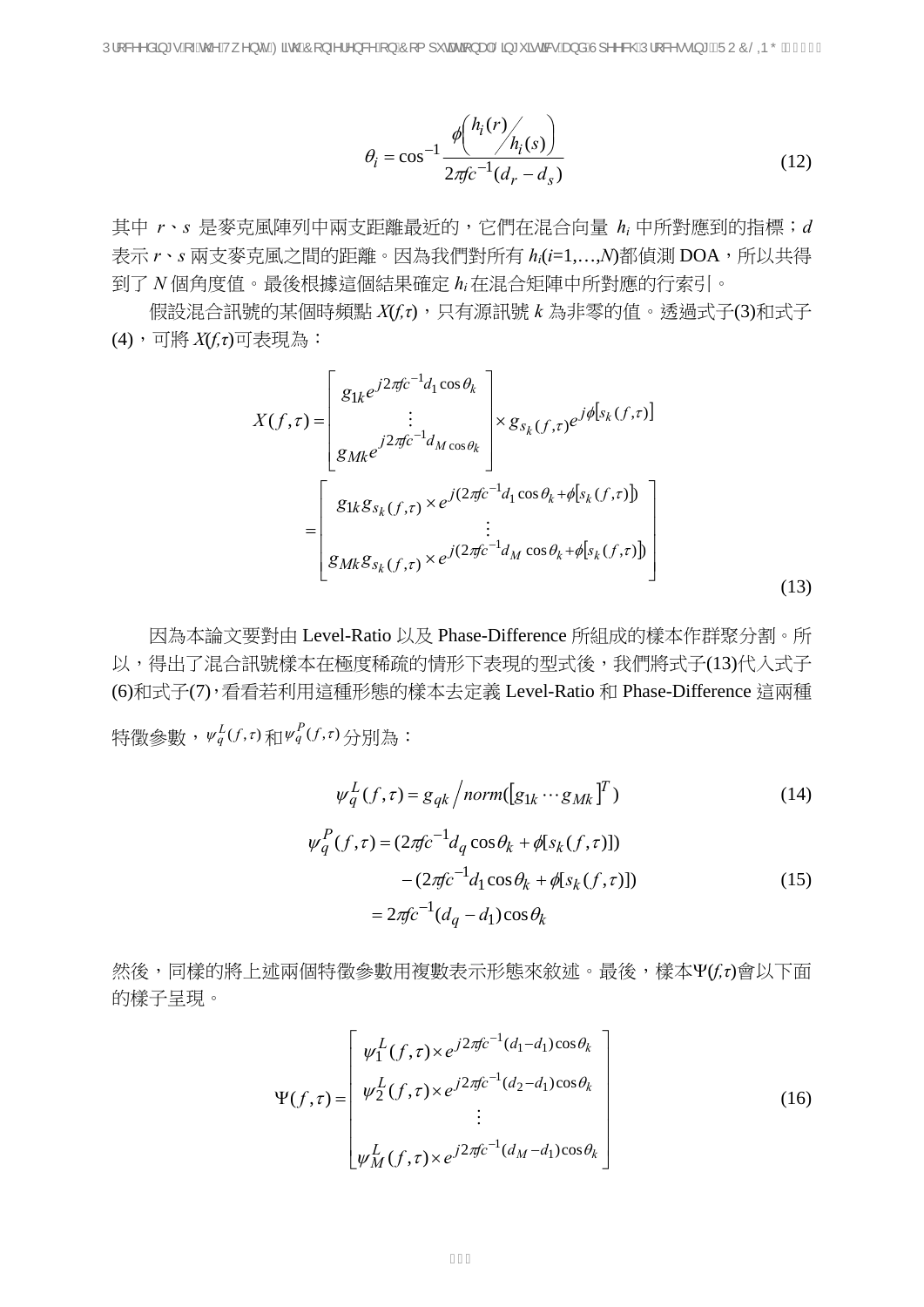其中, 第一項為一實數值。藉由上式, 我們可以說, 當語音具有極度稀疏的性質時, 只 會因為主導的源訊號不同造成 *θ<sup>k</sup>* 的改變而產生 *N* 種型式的 *ψ*(*f,τ*)。所以當結束分群演算 法估計混合矩陣之行向量的程序,並且解決了排列問題後,在最理想的情況下,也就是 當極度稀疏的條件成立時,混合矩陣會長成:

$$
\begin{bmatrix}\n\psi_{11}^{L} & \cdots & \psi_{1N}^{L} \\
\psi_{21}^{L}e^{j2\pi f c^{-1}(d_{2}-d_{1})\cos\theta_{1}} & \cdots & \psi_{2N}^{L}e^{j2\pi f c^{-1}(d_{2}-d_{1})\cos\theta_{N}} \\
\vdots & \ddots & \vdots \\
\psi_{M1}^{L}e^{j2\pi f c^{-1}(d_{M}-d_{1})\cos\theta_{1}} & \cdots & \psi_{MN}^{L}e^{j2\pi f c^{-1}(d_{M}-d_{1})\cos\theta_{N}}\n\end{bmatrix}
$$
\n(17)

盲訊號源分離在欠定的條件下,根據式子(2),源訊號 *S* 可以有無限多個解,所以 我們利用最小化*l*1 的範數以及 *X=HS* 作為限制式, 此最佳化問題的解即為所求。如下列 式子所示:

$$
\min_{S} \sum_{i} |S_i|, \quad i = 1, \cdots, N, \quad s.t. \quad HS = X \tag{18}
$$

從這無限多組解中選取一個適當的答案。恢復源訊號的步驟就是依靠這個以最大後 驗機率(Maximum a Posteriori, MAP)為基礎的方法 [12]。

四、聲音驗證

#### (一)、支持向量機

支持向量機 (Support Vector Machines, SVM) [13] 是一個藉著建立最佳超平面 (Hyperplane)使得兩類之間的margin最大的一種二元分類器。假設最佳分離超平面 ( $w \cdot x$ ) + *b* = 0 最大化margin 2/|| $w||^2$ ,其中 $w ∈ ℝ^d ⊥ b ∈ ℝ ∘$ 根據決策函數(Decision Function)資料點 *x* 被標記成*y* ∈ {1, -1}

$$
f(x) = sign((w \cdot x) + b)
$$
 (19)

我們可以在 SVM 中使用核方法 (Kernel Methods)。首先,將分離超平面函數表示 成資料點 x 的内積,則決策函數可以寫成下面這個式子:

$$
f(x) = sign(\sum_{i=1}^{m} \alpha_i x_i \cdot x + b)
$$
 (20)

其中<sup>α</sup> 為拉普拉斯乘數(Lagrange Multiplier),*i* 為向量的數量。此向量乘積可被核函 數(Kernel Function)  $k(x, x_i)$ 所取代,

$$
f(x) = \operatorname{sign}(\sum_{i=1}^{m} \alpha_i k(x, x_i) + b)
$$
 (21)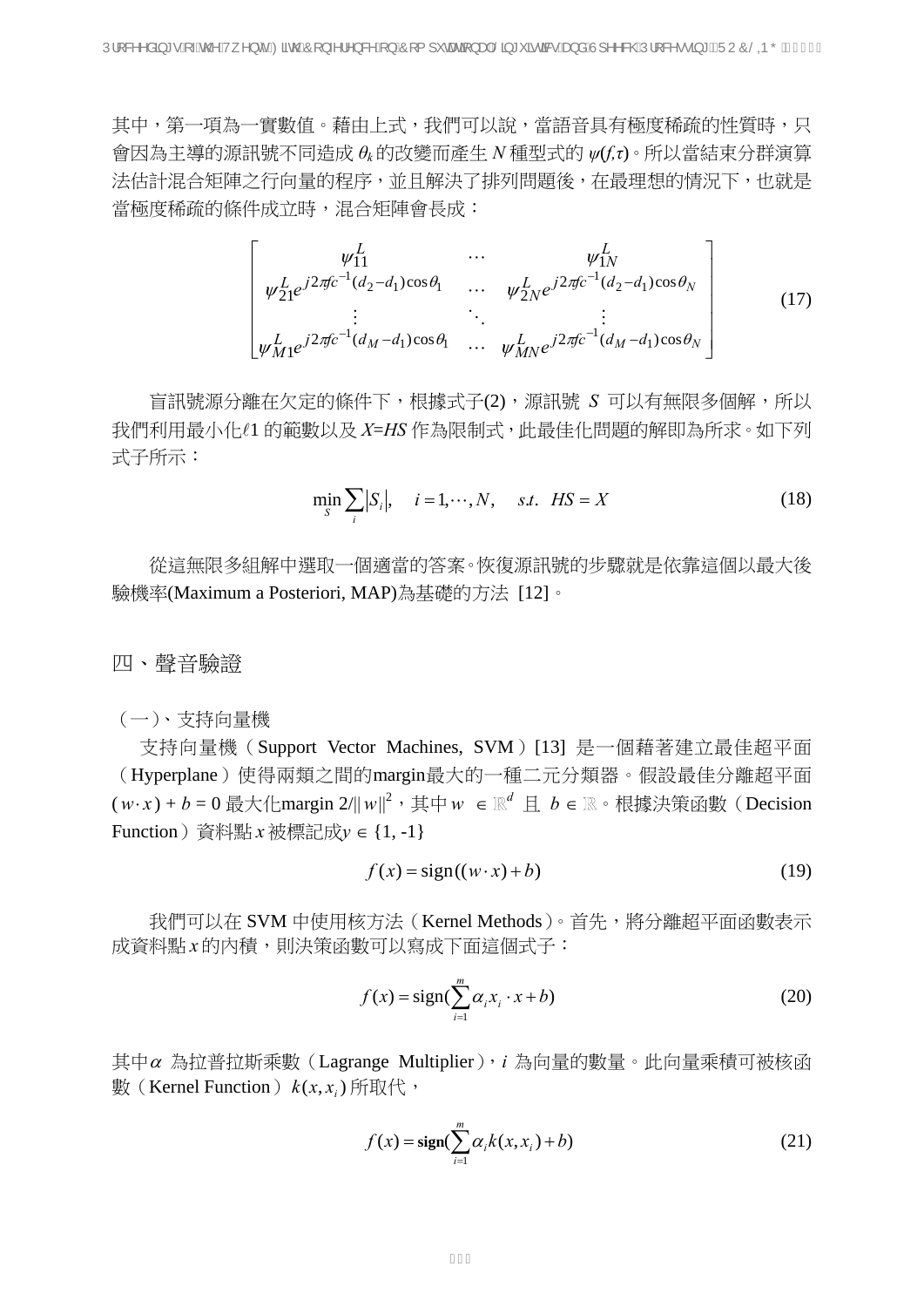藉由使用Mercer's理論,我們可以引入一個映射函數(Mapping Function) $\varphi(x)$ ,使 得 $k(x_{j}, x_{i}) = \varphi(x_{j})\varphi(x_{i})$ 。藉由將原始輸入空間 $\mathbb{R}^{d}$ 投影到其他空間,此方法提供了處理 非線性資料的能力。

(二)、聲音特徵值擷取

1、梅爾倒頻譜係數

為了從聲音訊號中擷取梅爾倒頻譜係數 [14],我們將聲音訊號切成短時窗 (Short-Time Window)並對每個短時窗進行快速傅立葉轉換(Fast Fourier Transform)。 然後將頻譜所包含的能量映射到使用三角濾波器頻帶的梅爾尺度上。在每個梅爾濾波頻 帶上,我們計算對數能量,最後用離散餘弦轉換 (Discrete Cosine Transform) 來得到 MFCCs。

2、費舍爾分數空間

費舍爾分數使用一組參數生成模型,此模型將一串序列映射到固定維度空間的單一 點上,例如:分數空間 [15]。藉由生成模型的似然值(Likelihood)分數來執行此映射。 在這項研究中,我們推導出費舍爾分數用來將節點的機率分佈對映到聲音的小波包分 解。根據經驗,每個節點被視作一種單一高斯分佈。

 給定一個參數集為θ的生成模型 *p*(*X*|θ),我們可以藉由下列的式子得到相關的分數 空間。

$$
\Psi_{F,f}(X) = F(f(p(X \mid \theta)))\tag{22}
$$

 在上式中,Ψ表示分數向量;*f*(*p*(*X*|θ))表示分數參數,此分數參數為本篇論文中生 成模型的對數似然函數;*F*表示將分數參數對應到分數空間的分數運算。

五、實驗結果

我們實驗的第一個目標在證明我們的聲音分離階段的表現。接著,我們藉由比較混 合和分離的聲音的驗證結果來展示聲音分離對聲音驗證的貢獻。在此研究中,我們利用 三種我們感興趣的聲音訊號種類來作為目標聲音,例如:門鈴響、玻璃破裂和敲門聲。 我們還定義了四個不希望得到的聲音,包含貓叫、狗吠、彈鋼琴及人說話來當作非目標 聲音。在訓練階段,我們用從這些類別的乾淨聲音取出的特徵值來訓練 SVM 分類器。 此外,20 個從目標類別選出的乾淨聲音檔案及 30 個從非目標類別選出的聲音片段也被 用來訓練 SVM 分類器。我們的系統中使用的聲音長度是 1 秒,取樣率為 8 kHz。

我們用目標聲音和人說話聲的混合訊號來測試系統。在第一個實驗中,我們用不同 的 DOA 差異值來評估聲源數量估計和分離的表現。我們採用訊號干擾比(Signal-To-Interference Ratio, SIR ) [16] 來評價分離的表現。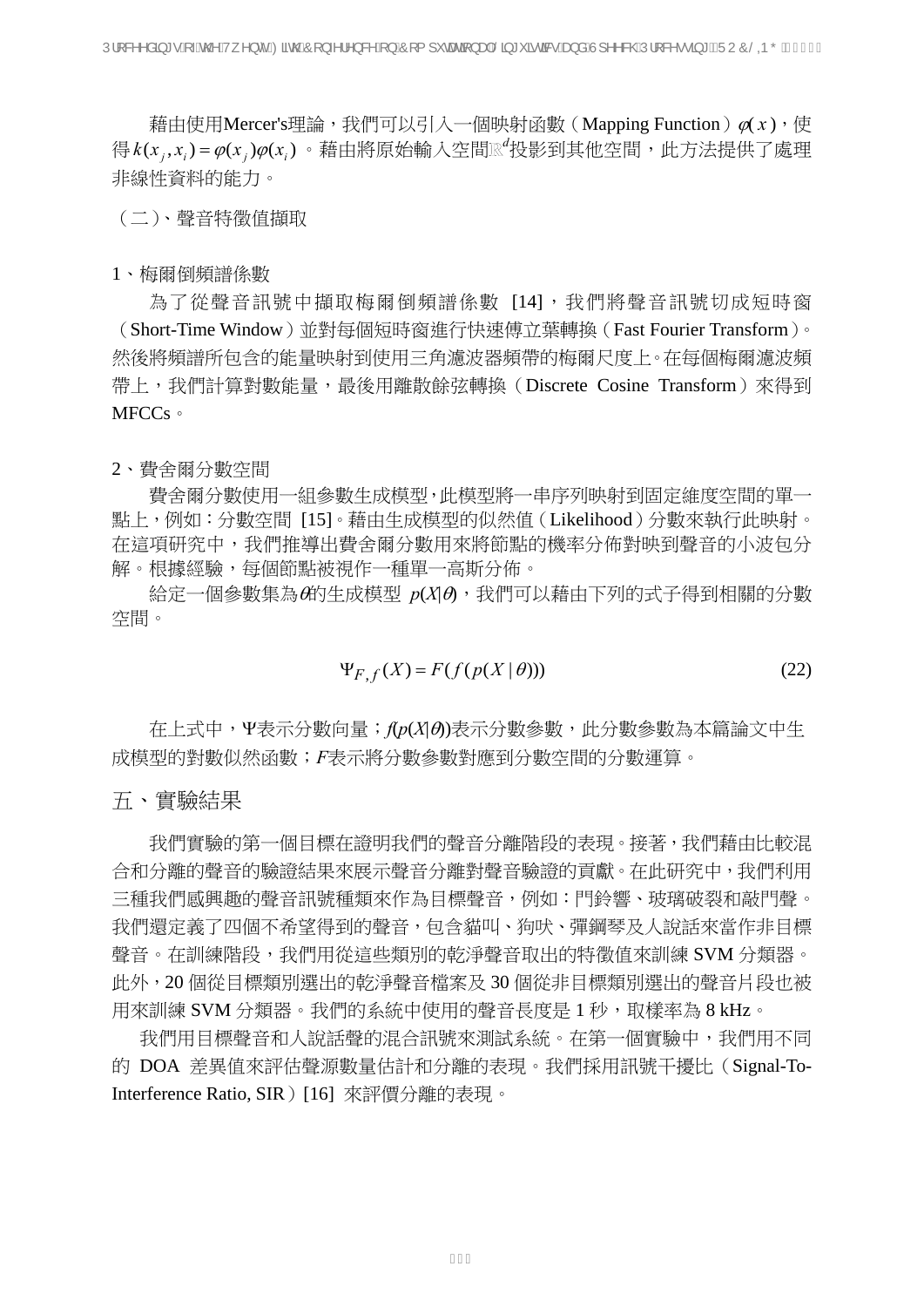表一、不同 DOA 差異值的平均 SIR

| DOA Difference         | 40°        | 80°        | 160°       |
|------------------------|------------|------------|------------|
| SIR of Separated Sound | 17.5794 db | 17.7916 db | 18.7986 db |

表一列出了三種不同的 DOA 差異值 (40°, 80°, 和 160°) 的平均 SIR。實驗結果顯 示越大的 DOA 差異通常導致越高的 SIR, 進而保證了較佳的分離訊號。這樣的測試支 持了系統選擇具有最大 DOA 值的感測節點來進行訊號分離。

在驗證系統方面,我們比較了混合訊號和分離訊號的驗證表現。在分離訊號方面, 系統會檢視在兩個訊號中,是否有從屬於目標類別的分離程序所產生的訊號。若這兩個 訊號皆不為目標聲音,則將此聲音訊號歸屬在非目標類別。對每個音檔,我們從每個聲 音訊號的音框取出 13 維 MFCCs,以及所有音框的 MFCCs 的平均值及標準差來作為聲 音特徵。同時,我們從每個訊號的 3 階小波包分解樹(Three-Level Wavelet Packet Decomposition Tree)中取出 16個費舍爾分數, 得到總數為 42 維的特徵向量。我們使用 F-Score [17]量測方法來評測我們的系統。

|                  | F-score      |                         |                         |  |
|------------------|--------------|-------------------------|-------------------------|--|
| Sound Class      | Mixed Sounds | <b>Separated Sounds</b> | <b>Separated Sounds</b> |  |
|                  |              | (Baseline)              | (Proposed System)       |  |
| Doorbell Ringing | 0.00         | 0.46                    | 0.92                    |  |
| Glass Breaking   | 0.82         | 0.80                    | 0.92                    |  |
| Door Knocking    | 0.23         | 0.00                    | 0.32                    |  |

表二、基準系統和提出的系統在驗證表現的比較

表二為三個目標聲音類別的混合聲音及分離聲音的驗證結果比較。我們可以看出在 驗證系統中,用分離訊號比用混合訊號的效果來的好很多。此外,我們提出的 CBSS 系 統表現也比基準系統優異。

## 六、結論

在本篇論文中,我們描述了一個在家庭自動化中,基於無線感測網路之混合聲音事 件分離和驗證系統。我們說明了旋積盲訊號源分離可以被用來分離混和聲音事件訊號。 除了混合聲音分離,我們採用支援向量機來進行聲音驗證。所使用的特徵集包含 MFCCs 和 Fisher Scores。我們的實驗顯示,所提出的混合聲音分離架構顯著地增進了聲音驗證 的結果。

### 參考文獻

- [1] F. Talantzis, A. Pnevmatikakis, and A. G. Constantinides, "Audio-visual active speaker racking in cluttered indoor environments," *IEEE Trans. Systems, Man, and Cybernetics, Part B: Cybernetics,* vol. 38, pp. 799-807, Jun. 2008.
- [2] J. Nishimura and T. Kuroda, "Versatile recognition using Haar-like feature and cascaded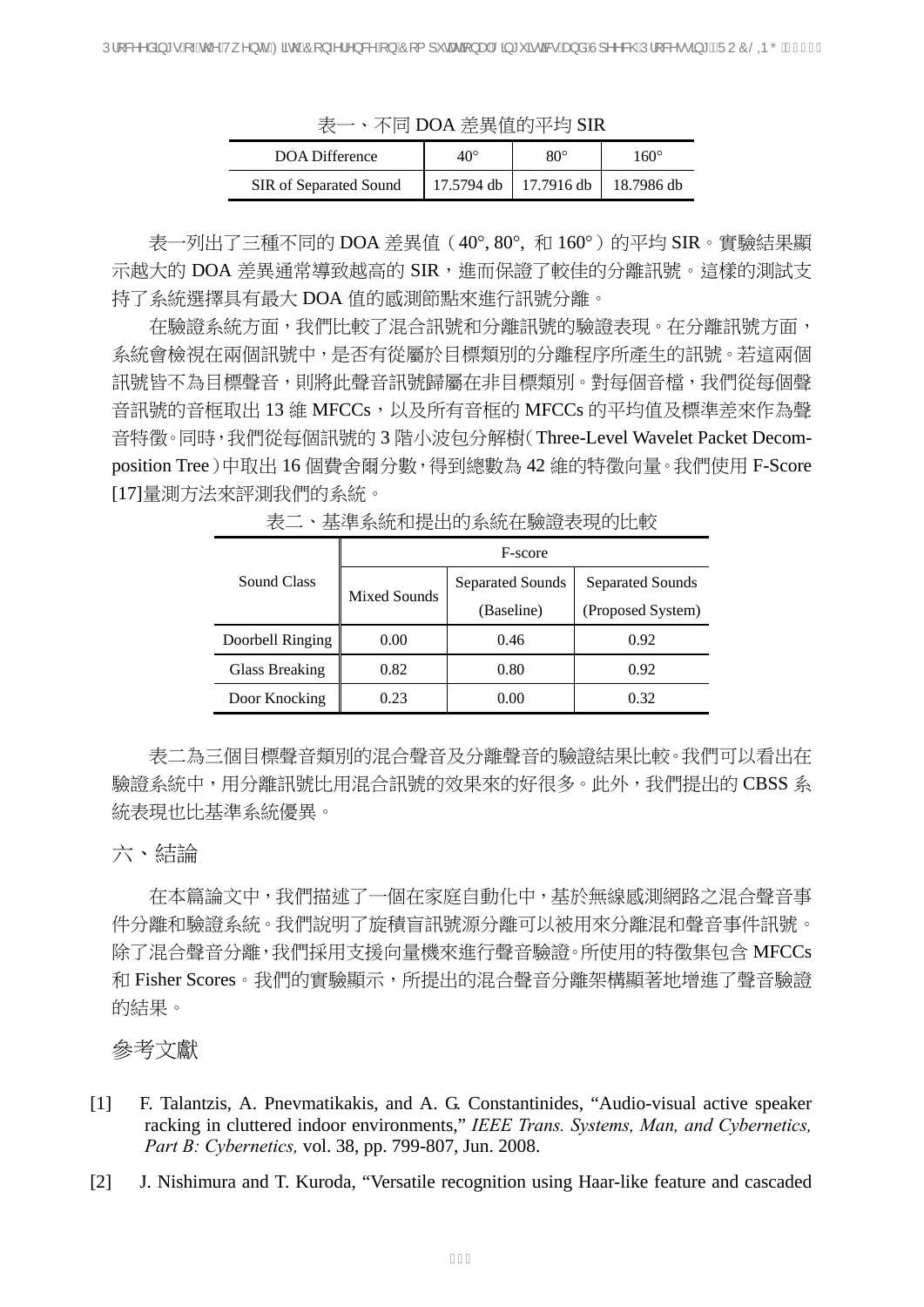classifier," *IEEE Sensors Journal*, vol. 10, pp. 942-951, May 2010.

- [3] C. R. Baker, K. Armijo, S. Belka, M. Benhabib, V. Bhargava, N. Burkhart, A. Der Minassians, G. Dervisoglu, L. Gutnik, M. B. Haick, C. Ho, M. Koplow, J. Mangold, S. Robinson, M. Rosa, M. Schwartz, C. Sims, H. Stoffregen, A. Waterbury, E. S. Leland, T. Pering, and P. K. Wright, "Wireless sensor networks for home health care," in *Proc*. *21st Int. Conf. Advanced Information Networking and Applications Workshops*, Niagara Falls, Canada, 2007, May 21–23, pp. 832–837.
- [4] A. Sleman and R. Moeller, "Integration of wireless sensor network services into other home and industrial networks using device profile for web services (DPWS)," in *Proc*. *3rd Int. Conf. Information and Communication Technologies: From Theory to Applications*, Damascus, Syria, 2008, Apr. 07–[12p. 1–5.
- [5] H. Yan, H. Huo, Y. Xu, and M. Gidlund, "Wireless sensor network based E-health system—Implementation and experimental results," *IEEE Trans. Consumer Electronics*, vol. 56, no. 4, pp. 2288–2295, Nov. 2010.
- [6] J.-C. Wang, H.-P. Lee, J.-F. Wang, and C.-B. Lin, "Robust environmental sound recognition for home automation," *IEEE Trans. Automation Science and Engineering*, vol. 5, no. 1, pp. 25–31, Jan. 2008.
- [7] H. Chen, C. K. Tse, and J. Feng, "Source extraction in bandwidth constrained wireless sensor networks," *IEEE Trans. Circuits and Systems II: Express Briefs*, vol. 55, no. 9, pp. 947–951, Sep. 2008.
- [8] H. Chen, C. K. Tse, and J. Feng, "Impact of topology on performance and energy efficiency in wireless sensor networks for source extraction," *IEEE Trans. Parallel and Distributed Systems*, vol. 20, no. 6, pp. 886–897, Jun. 2009.
- [9] B. Bloemendal, J. v. d. Laar, and P. Sommen, "Blind source extraction for a combined fixed and wireless sensor network," in *Proc*. *20th European Signal Processing Conference*, Bucharest, Romania, 2012, Aug. 27–31, pp. 1264–1268.
- [10] A. Aissa-El-Bey, K. Abed-Mraim, and Y. Grenier, "Blind separation of underdetermined convolutive mixtures using their time-frequency Representation," *IEEE Trans*. *Audio*, *Speech*, *Lang*. *Process*., vol. 15, pp. 1540-1550, Jul. 2007.
- [11] S. Araki, H. Sawada, R. Mukai, and S. Makino, "Underdetermined blind sparse source separation for arbitrarily arranged multiple sensors," *Signal Processing*, vol. 87, pp. 1833-1847, Feb. 2007.
- [12] S. Winter, W. Kellermann, H. Sawada, and S. Makino, "MAP-based underdetermined blind source separation of convolutive mixtures by hierarchical clustering and  $l_1$ -norm minimization," *EURASIP Journal on Advances in Signal Processing*, vol. 2007, Article ID 24717, 12 pages.
- [13] V. Vapnik, *Statistical Learning Theory*, New York: Wiley, 1998.
- [14] J. C. Wang, J. F. Wang, and Y. S. Weng, "Chip design of MFCC extraction for speech recognition," *Integration, the VLSI journal*, vol. 32, pp. 111–131, 2002.
- [15] V. Wan and S. Renals, "Speaker verification using sequence discriminant support vector machines," *IEEE Trans. Speech and Audio Processing*, vol. 13, pp.203-210, Mar. 2005.